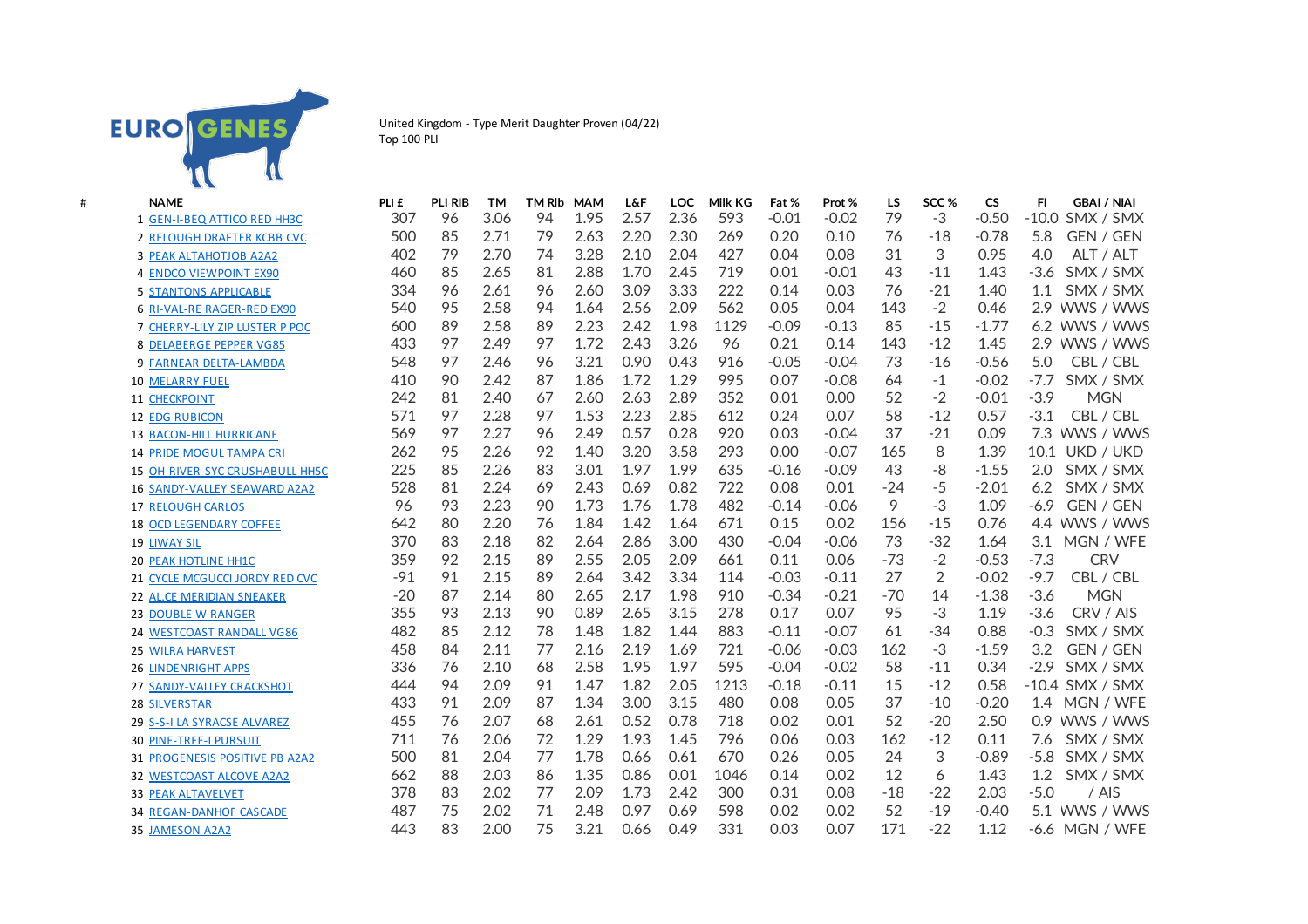| 36 LEANINGHOUSE HELIX 22137          | 638 | 94 | 1.99 | 93 | 1.89 | 1.42 | 1.24    | 548   | 0.09    | 0.06    | 37     | -23            | $-0.03$ | 13.3 WWS / WWS       |
|--------------------------------------|-----|----|------|----|------|------|---------|-------|---------|---------|--------|----------------|---------|----------------------|
| <b>37 BOMAZ SKYWALKER HH5C</b>       | 619 | 90 | 1.99 | 91 | 1.53 | 1.70 | 1.66    | 671   | 0.00    | 0.08    | 61     | $\overline{4}$ | $-0.15$ | 8.3<br>GEN / GEN     |
| <b>38 ST GEN R-HAZE RAPID</b>        | 514 | 81 | 1.98 | 76 | 2.42 | 1.19 | 1.26    | 910   | 0.01    | 0.01    | 52     | $-2$           | $-0.56$ | 3.1<br>CBL / CBL     |
| <b>39 DG CALANDO</b>                 | 330 | 96 | 1.97 | 93 | 1.41 | 1.51 | 1.42    | 195   | 0.23    | 0.11    | $-18$  | -1             | $-1.02$ | -5.6 SMX / SMX       |
| <b>40 SYNERGY WALTER A2A2</b>        | 584 | 79 | 1.97 | 73 | 2.13 | 0.87 | 0.74    | 720   | $-0.04$ | 0.00    | 73     | $-5$           | $-0.84$ | 16.0 WWS / WWS       |
| 41 PTIT COEUR DOORMAN DARLINGO       | 136 | 89 | 1.95 | 89 | 2.07 | 2.51 | 3.60    | 257   | $-0.14$ | 0.00    | 49     | $-21$          | $-0.41$ | -2.7 MGN / WFE       |
| 42 DENOVO 9367 BUNDLE A2A2 KCBB      | 522 | 75 | 1.93 | 69 | 1.60 | 1.43 | 1.84    | 385   | 0.23    | 0.08    | 70     | $-10$          | 0.07    | GEN / GEN<br>-1.6    |
| <b>43 AGRAS ULTIMUS</b>              | 258 | 76 | 1.92 | 71 | 1.10 | 2.50 | 2.42    | 498   | 0.06    | $-0.02$ | 70     | $-8$           | 1.91    | GSU<br>$-7.4$        |
| <b>44 R DG ALADDIN-RED</b>           | 501 | 95 | 1.91 | 95 | 1.75 | 1.99 | 2.48    | 244   | 0.11    | 0.08    | 92     | $-19$          | 1.06    | 4.3<br>CBL / CBL     |
| <b>45 PEAK ALTAAMULET</b>            | 508 | 95 | 1.90 | 92 | 1.91 | 1.64 | 1.30    | 1152  | $-0.19$ | $-0.07$ | 76     | -8             | 0.82    | $-5.1$<br>ALT / ALT  |
| <b>46 VILLY SILVIO PB A2A2</b>       | 284 | 87 | 1.90 | 87 | 2.69 | 0.40 | $-0.19$ | $-87$ | 0.25    | 0.10    | 82     | $-20$          | 0.92    | 7.2<br>SMX / SMX     |
| 47 TOC-FARM FITZ HH3C                | 178 | 98 | 1.87 | 98 | 2.00 | 1.48 | 1.46    | 533   | $-0.10$ | $-0.02$ | 21     | $-20$          | 0.17    | $-2.5$<br>SMX / SMX  |
| <b>48 WESTENRADE ALTASPRING A2A2</b> | 579 | 98 | 1.85 | 97 | 1.60 | 1.11 | 1.54    | 782   | 0.01    | 0.01    | 6      | $\overline{2}$ | 0.29    | 10.6<br>/ AIS        |
| <b>49 STANTONS MOTIVATOR HCD1</b>    | 338 | 89 | 1.85 | 77 | 2.43 | 1.97 | 2.15    | 218   | $-0.11$ | 0.01    | 88     | $-19$          | 0.99    | UKD / UKD<br>6.9     |
| <b>50 CLAYNOOK FRANSISCO HH5C</b>    | 264 | 97 | 1.84 | 95 | 1.86 | 1.75 | 1.87    | 502   | 0.08    | 0.00    | 31     | $\mathbf{1}$   | 1.18    | $-4.0$<br>GEN / GEN  |
| <b>51 LEGEND-MAKER VICTOR</b>        | 391 | 93 | 1.84 | 91 | 2.70 | 1.87 | 1.93    | 480   | 0.02    | 0.09    | 58     | $-16$          | $-0.04$ | SMX / SMX<br>-0.7    |
| 52 BLONDIN INTEGRAL GP83 RDC HH3C    | 248 | 94 | 1.82 | 91 | 2.22 | 1.84 | 2.27    | 141   | 0.18    | $-0.02$ | 6      | $-20$          | 1.48    | 7.7<br>SMX / SMX     |
| <b>53 CLAYNOOK DEALMAKER</b>         | 315 | 94 | 1.81 | 94 | 2.34 | 0.35 | 0.86    | 630   | 0.01    | $-0.09$ | 52     | $-21$          | 0.11    | 1.5<br>SMX / SMX     |
| <b>54 SILVERRIDGE V IMAX</b>         | 518 | 89 | 1.81 | 87 | 1.80 | 1.09 | 1.27    | 705   | 0.10    | 0.00    | 107    | 6              | 1.26    | 3.9<br>SMX / SMX     |
| 55 KINGS-RANSOM SCORE                | 430 | 86 | 1.79 | 73 | 1.98 | 2.18 | 2.13    | 209   | 0.17    | 0.08    | 116    | $-14$          | 1.35    | 7.0<br>CBL / CBL     |
| <b>56 DENOVO JULEP KCBB</b>          | 522 | 84 | 1.78 | 76 | 2.18 | 1.01 | 0.57    | 1046  | $-0.25$ | $-0.04$ | 104    | -1             | 1.96    | 5.2<br>GEN / GEN     |
| 57 KNS COMEDY TV TL TY               | 423 | 76 | 1.78 | 69 | 1.69 | 1.99 | 2.27    | 752   | $-0.09$ | 0.02    | 131    | -9             | 0.47    | $-4.1$<br><b>DOR</b> |
| <b>58 NORCA SILKY ALONZO</b>         | 114 | 89 | 1.77 | 80 | 1.88 | 1.61 | 1.08    | 58    | 0.11    | 0.02    | $-113$ | $-10$          | $-0.56$ | $-6.5$<br>SMX / SMX  |
| <b>59 SILVERRIDGE V ERIC</b>         | 380 | 90 | 1.75 | 84 | 2.46 | 1.60 | 1.47    | 655   | 0.05    | $-0.13$ | 137    | $-22$          | $-1.85$ | 1.1<br>SMX / SMX     |
| <b>60 GILLETTE CAVIAR</b>            | 178 | 98 | 1.74 | 97 | 2.06 | 1.77 | 1.99    | 243   | $-0.08$ | $-0.04$ | 46     | $-2$           | 0.07    | 7.3<br>SMX / SMX     |
| <b>61 SANDY-VALLEY CHALLENGER</b>    | 550 | 84 | 1.73 | 82 | 3.11 | 0.17 | 0.50    | 521   | 0.12    | 0.02    | 85     | $-19$          | 0.61    | 8.6<br>SMX / SMX     |
| 62 RR CAMBRIDGE A2A2                 | 403 | 74 | 1.73 | 66 | 3.52 | 1.13 | 0.44    | 649   | $-0.06$ | 0.03    | 76     | $-11$          | 0.68    | -0.7 MGN / WFE       |
| 63 MR D APPLE DIAMONDBACK EX93 RDC   | 102 | 95 | 1.71 | 94 | 1.93 | 1.16 | 0.91    | 451   | $-0.16$ | 0.00    | 55     | 10             | 0.41    | -9.5 WWS / WWS       |
| 64 DE-SU 14118 REGINALD              | 680 | 83 | 1.71 | 77 | 1.22 | 1.38 | 1.59    | 698   | 0.03    | $-0.03$ | 104    | $-12$          | 1.04    | 22.6 GEN / GEN       |
| <b>65 KENMORE TRIPLE CROWN RED</b>   | 429 | 78 | 1.70 | 69 | 1.46 | 1.15 | 1.04    | 588   | 0.05    | 0.03    | 110    | $-20$          | $-0.53$ | -5.5 WWS / WWS       |
| <b>66 STANTONS ALLIGATOR VG85</b>    | 431 | 91 | 1.69 | 91 | 2.20 | 1.31 | 1.17    | 1016  | $-0.12$ | $-0.08$ | 55     | $-15$          | $-0.86$ | 0.4<br>SMX / SMX     |
| <b>67 CHARPENTIER REDHOT RED</b>     | 123 | 93 | 1.69 | 87 | 1.71 | 1.60 | 1.34    | 381   | 0.09    | 0.02    | $-12$  | 11             | $-0.72$ | $-8.1$ SMX / SMX     |
| <b>68 OCD BIG FLAVOR</b>             | 301 | 79 | 1.69 | 75 | 2.36 | 1.46 | 1.68    | 339   | $-0.01$ | $-0.02$ | 9      | 23             | $-1.20$ | 5.6<br>GEN / GEN     |
| 69 ADLON P POC                       | 469 | 79 | 1.69 | 73 | 2.29 | 2.16 | 2.10    | 335   | 0.05    | 0.07    | 58     | $-20$          | 2.41    | 11.3 UKD / UKD       |
| 70 WOODCREST KING DOC EX90           | 413 | 95 | 1.65 | 95 | 1.72 | 1.47 | 2.06    | 897   | $-0.06$ | $-0.03$ | 55     | $\overline{2}$ | $-1.03$ | -0.2 WWS / WWS       |
| <b>71 HORSTYLE MONTROSS MORRIS</b>   | 384 | 86 | 1.64 | 79 | 2.27 | 0.39 | 0.23    | 832   | $-0.15$ | $-0.07$ | $-31$  | $-9$           | 0.40    | GEN / GEN<br>1.1     |
| 72 NO-FLA CAPITAL 4549               | 565 | 81 | 1.64 | 73 | 2.36 | 0.23 | 0.32    | 502   | $-0.02$ | 0.09    | 88     | $-11$          | 4.32    | 8.8 WWS / WWS        |
| 73 DENOVO 7899 ARCHER HH5C           | 621 | 79 | 1.64 | 69 | 0.82 | 1.11 | 1.42    | 740   | 0.14    | 0.07    | 40     | $-13$          | $-0.79$ | $-5.3$<br>GEN / GEN  |
| <b>74 WILDER DALLIANCE</b>           | 306 | 98 | 1.63 | 98 | 2.22 | 2.26 | 2.54    | 247   | 0.05    | 0.06    | 37     | $-2$           | 0.86    | GEN / GEN<br>6.0     |
| 75 SEAGULL-BAY-MJ APPLEJAX           | 650 | 98 | 1.63 | 98 | 1.28 | 1.52 | 1.94    | 619   | 0.02    | 0.02    | 58     | $-19$          | 0.75    | 15.7<br>GEN / GEN    |
| <b>76 KINGSLEY</b>                   | 442 | 93 | 1.63 | 91 | 1.60 | 1.80 | 1.61    | 106   | 0.21    | 0.14    | 64     | $-25$          | $-1.81$ | 0.6<br>MGN / WFE     |
| 77 MERCURY A2A2                      | 444 | 83 | 1.63 | 72 | 1.65 | 1.96 | 2.16    | 358   | 0.06    | 0.00    | 119    | $-15$          | $-1.57$ | 2.9<br><b>DOR</b>    |